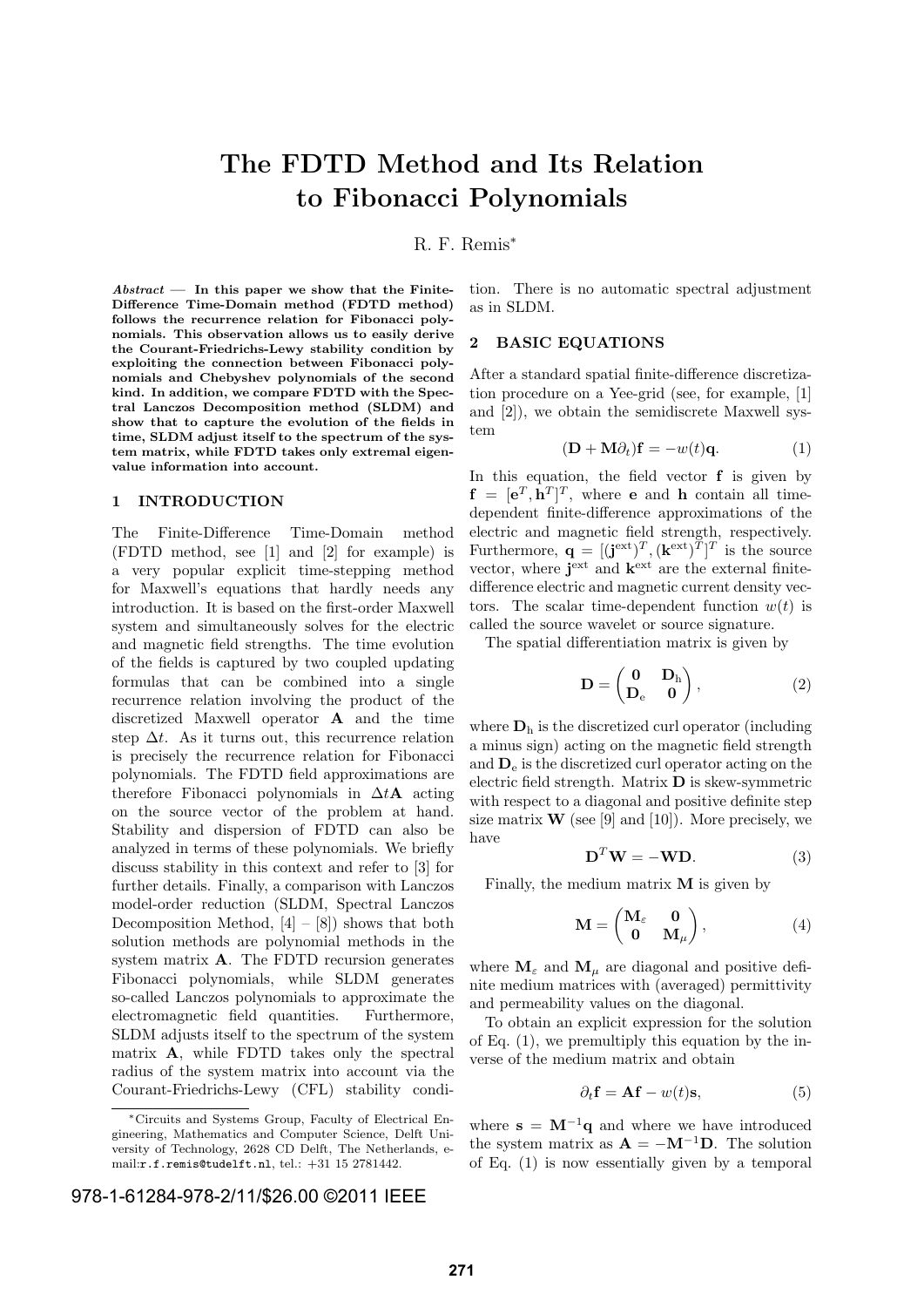convolution of source wavelet and the evolution op-we can write the FDTD update equations as erator  $\exp(\mathbf{A}t)$ .

The system matrix A is skew-symmetric with respect to the energy inner product

$$
\langle \mathbf{x}, \mathbf{y} \rangle = \mathbf{y}^T \mathbf{W} \mathbf{M} \mathbf{x},
$$

that is, it satisfies  $\langle Ax, y \rangle = -\langle x, Ay \rangle$  for all  $x, y \in$  $\mathbb{R}^n$ . The reason for calling the above inner product an energy inner product is that  $\frac{1}{2} ||\mathbf{f}||^2 = \frac{1}{2} \langle \mathbf{f}, \mathbf{f} \rangle$  is a finite-difference approximation of the stored electromagnetic energy in the system.

Finally, we introduce the matrices  $P_e$  and  $P_h$  as

$$
\mathbf{P}_{\mathrm{e}} = \begin{pmatrix} \mathbf{I}_{n_{\mathrm{e}}} & \mathbf{0} \\ \mathbf{0} & \mathbf{0} \end{pmatrix} \quad \text{and} \quad \mathbf{P}_{\mathrm{h}} = \begin{pmatrix} \mathbf{0} & \mathbf{0} \\ \mathbf{0} & \mathbf{I}_{n_{\mathrm{h}}} \end{pmatrix},
$$

where  $n_e$  and  $n_h$  denote the total number of electric and magnetic field strength unknowns, respectively. We say that a vector u is of the electric-type if it satisfies  $\mathbf{u} = \mathbf{P}_{e} \mathbf{u}$  and a vector **u** is said to be of the magnetic-type if it satisfies  $\mathbf{u} = \mathbf{P}_h \mathbf{u}$ . From this moment on, we consider electric-type source vectors only (no external magnetic current densities are present), since the analysis for magnetic-type source vectors runs along similar lines. A configuration in which both electric and magnetic external current densities are present can be handled using the superposition principle.

## 3 THE FINITE-DIFFERENCE TIME-DOMAIN METHOD AND FI-BONACCI POLYNOMIALS

Introducing a time step  $\Delta t > 0$  and the time instances  $t_k = k\Delta t$ , we obtain after a leap-frog time discretization of Eq. (1) the finite-difference time stepping equations

$$
\mathbf{h}(t_{k+1/2}) = \mathbf{h}(t_{k-1/2}) - \Delta t \mathbf{M}_{\mu}^{-1} \mathbf{D}_{e} \mathbf{e}(t_{k}) \qquad (6)
$$

and

$$
\mathbf{e}(t_{k+1}) = \mathbf{e}(t_k) - \Delta t \mathbf{M}_{\varepsilon}^{-1} \mathbf{D}_{\mathrm{h}} \mathbf{h}(t_{k+1/2}). \tag{7}
$$

Notice that the magnetic field strength computed in Eq.  $(6)$  is needed in the update equation for the electric field strength (Eq. (7)). The above time stepping equations are well known and can be found in any book on the FDTD method ([1] and [2], for example).

With the help of the FDTD vectors

$$
\mathbf{g}_k = \begin{pmatrix} \mathbf{0} \\ \mathbf{h}(t_{\frac{k+1}{2}}) \end{pmatrix} \quad \text{for } k = 0, 2, 4, \dots \tag{8}
$$

and

$$
\mathbf{g}_k = \begin{pmatrix} \mathbf{e}(t_{\frac{k+1}{2}}) \\ \mathbf{0} \end{pmatrix} \quad \text{for } k = 1, 3, 5, ..., \qquad (9)
$$

$$
\mathbf{g}_{k+1} = \Delta t \mathbf{A} \mathbf{g}_k + \mathbf{g}_{k-1},\tag{10}
$$

and comparing this with the recurrence formula for Fibonacci polynomials

$$
F_{k+1}(x) = xF_k(x) + F_{k-1}(x), \qquad (11)
$$

with  $F_0(x) = 0$  and  $F_1(x) = 1$ , we observe that

$$
\mathbf{g}_k = F_k(\Delta t \mathbf{A}) \mathbf{g}_1. \tag{12}
$$

In other words, the FDTD vectors are Fibonacci polynomials in  $\Delta t$ **A** acting on the starting (source) vector  $\mathbf{g}_1$ . Note that  $\deg(F_k) = k - 1$  and  $F_k(1) =$  $f_k$ , where the  $f_k$  are the Fibonacci numbers.

Stability and dispersion of FDTD can be analyzed in terms Fibonacci polynomials. We briefly discuss stability and refer to [3] for further details.

Since matrix  $\bf{A}$  is skew-symmetric with respect to the energy inner product, there exists a matrix Q such that

$$
AQ = QA \text{ with } Q^H W M Q = I, \qquad (13)
$$

where  $\Lambda$  is a diagonal matrix with the eigenvalues of A on the diagonal. Since these eigenvalues are all located on the imaginary axis, we also write  $\Lambda =$ i $\Sigma$ , where  $\Sigma = \text{Im}(\Lambda)$ . Now using the relation

$$
F_k(2ix) = i^{k-1}U_{k-1}(x),
$$
\n(14)

where  $U_k(x)$  is the Chebyshev polynomial of the second kind and order  $k$ , we have

$$
\mathbf{g}_k = \mathbf{i}^{k-1} \mathbf{Q} U_{k-1} \left( \frac{\Delta t}{2} \mathbf{\Sigma} \right) \mathbf{Q}^T \mathbf{W} \mathbf{M} \mathbf{g}_1.
$$
 (15)

The Chebyshev polynomials  $U_k(x)$  remain bounded for  $x \in (-1,1)$  and become unbounded if  $x \notin$  $(-1, 1)$  as  $k \to \infty$ . Using this property, we conclude from Eq. (15) that the FDTD vectors remain bounded if and only if

$$
\Delta t < \frac{2}{\rho(\mathbf{A})},\tag{16}
$$

where  $\rho(\mathbf{A})$  is the spectral radius of matrix **A**. Equation (16) is the famous CFL stability condition for FDTD [3].

#### 4 THE SPECTRAL LANCZOS DECOM-POSITION METHOD

As mentioned above, the system matrix A is skew-symmetric with respect to the energy inner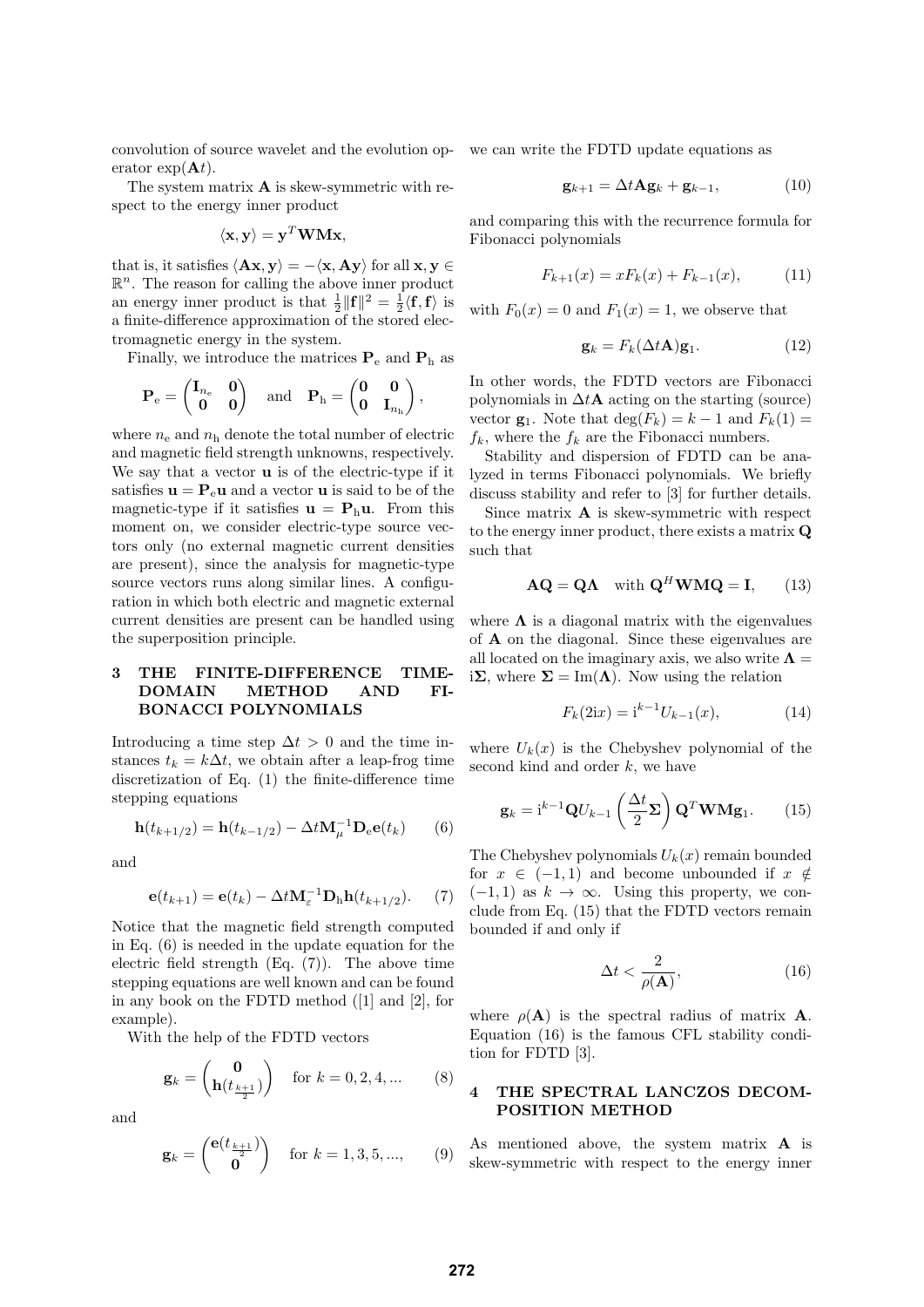product and therefore Lanczos reduction for skewsymmetric matrices is possible. This reduction is carried out via the recursion

$$
\mathbf{r}_{i+1} = \mathbf{A}\mathbf{v}_i + \beta_i \mathbf{v}_{i-1}, \n\beta_{i+1} = ||\mathbf{r}_{i+1}||, \n\mathbf{v}_{i+1} = \mathbf{r}_{i+1}/\beta_{i+1},
$$
\n(17)

with  $\mathbf{v}_0 = \mathbf{0}$ ,  $\beta_1 = ||\mathbf{s}||$ , and  $\mathbf{v}_1 = \mathbf{s}/\beta_1$  is the normalized source vector (normalized means having an energy norm equal to one). The vectors  $v_i$ are known as Lanczos vectors and the vectors  $r_i$ are often called residual vectors. Lanczos vectors are normalized residual vectors.

After m iterations of the above Lanczos algorithm, the Lanczos vectors  $\mathbf{v}_i$  form an orthonormal basis (with respect to the energy inner product) of the Krylov space  $\mathbb{K}_m = \text{span}\{\mathbf{s}, \mathbf{As}, ..., \mathbf{A}^{m-1}\mathbf{s}\}.$ Electromagnetic field approximations are taken from this space. Explicitly, the mth order approximation is given by

$$
\mathbf{f}_m(t) = c_1(t)\mathbf{v}_1 + c_2(t)\mathbf{v}_2 + \dots + c_m(t)\mathbf{v}_m = \mathbf{V}_m \mathbf{c},
$$
\n(18)

where the Lanczos vectors form the columns of matrix  $\mathbf{V}_m$  and  $\mathbf{c} = [c_1, c_2, ..., c_m]^T$  is a vector of timedependent expansion coefficients. Notice that

$$
\mathbf{v}_i = p_{i-1}(\mathbf{A})\mathbf{v}_1 = \beta_1 p_{i-1}(\mathbf{A})\mathbf{s},\qquad(19)
$$

where  $p_{i-1}$  is a so-called Lanczos polynomial of degree  $i - 1$ . Furthermore, the expansion coefficients follow from a Galerkin procedure as

$$
\mathbf{c}(t) = -\beta_1 \int_{\tau=0}^t w(\tau) \exp[\mathbf{T}_m(t-\tau)] \, \mathrm{d}\tau \, \mathbf{e}_1, \tag{20}
$$

where  $e_1$  is the first column of the m-by-m identity matrix  $\mathbf{I}_m$  and  $\mathbf{T}_m$  is a tridiagonal and skew-symmetric matrix of order m containing the recurrence coefficients and is given by  $\mathbf{T}_m$  = tridiag( $\beta_i$ , 0,  $-\beta_{i+1}$ ). Substituting the expansion coefficients in Eq. (18), we obtain the mth order SLDM field approximation

$$
\mathbf{f}_m(t) = -\beta_1 \mathbf{V}_m \int_{\tau=0}^t w(\tau) \exp[\mathbf{T}_m(t-\tau)] \, \mathrm{d}\tau \, \mathbf{e}_1.
$$
\n(21)

Notice that the time coordinate is not discretized in SLDM and

$$
\mathbf{f}_m(t) = \tilde{p}_{m-1}(\mathbf{A})\mathbf{s},\tag{22}
$$

where  $\tilde{p}_{m-1}$  is a polynomial of degree  $m-1$  with time-dependent coefficients.

## 5 RELATION BETWEEN THE FDTD METHOD AND SLDM

From Eqs.  $(12)$ ,  $(19)$ , and  $(22)$  we observe that FDTD and SLDM are both polynomial timeintegration methods in the system matrix A. The FDTD method generates Fibonacci polynomials, while SLDM generates Lanczos polynomials to approximate the electromagnetic field. Now in both methods the polynomials act on the source vector and this vector is of the electric-type (as mentioned before, a magnetic-type current vector can be handled similarly). Furthermore, we also have  $AP_e = P_hA$  and from the Lanczos recursion (17) it then follows that the residual vectors satisfy

$$
\mathbf{r}_i = \begin{cases} \text{of the electric-type if } i \text{ is odd,} \\ \text{of the magnetic-type if } i \text{ is even.} \end{cases}
$$

We make this explicit by introducing the vectors  $\tilde{\mathbf{e}}_k$ and  $\tilde{\mathbf{h}}_{k+1/2}$  through the relations

$$
\begin{pmatrix} \tilde{\mathbf{e}}_k \\ \mathbf{0} \end{pmatrix} = \mathbf{r}_{2k-1} \text{ and } \begin{pmatrix} \mathbf{0} \\ \tilde{\mathbf{h}}_{k+1/2} \end{pmatrix} = \mathbf{r}_{2k}, \quad (23)
$$

for  $k = 1, 2, \dots$ . Clearly,  $\tilde{\mathbf{e}}_k$  equals the electricpart of an odd-numbered residual vector, while  $\tilde{\mathbf{h}}_{k+1/2}$  equals the magnetic-part of an even numbered residual vector. Since the residual (and Lanczos) vectors have this particular form, we always carry our an even number of Lanczos iterations. The electric and magnetic field strengths are then equally updated.

In the Lanczos recursion, we now first take i odd. With  $i = 2k - 1$  we get in terms of the residual vectors

$$
\mathbf{r}_{2k} = \frac{1}{\beta_{2k-1}} \mathbf{A} \mathbf{r}_{2k-1} + \frac{\beta_{2k-1}}{\beta_{2k-2}} \mathbf{r}_{2k-2}.
$$
 (24)

Second, we take i even. With  $i = 2k$ , we obtain

$$
\mathbf{r}_{2k+1} = \frac{1}{\beta_{2k}} \mathbf{A} \mathbf{r}_{2k} + \frac{\beta_{2k}}{\beta_{2k-1}} \mathbf{r}_{2k-1}.
$$
 (25)

Using Eq. (23), these two equations can be written as

$$
\begin{pmatrix} \mathbf{0} \\ \tilde{\mathbf{h}}_{k+1/2} \end{pmatrix} = \frac{1}{\beta_{2k-1}} \mathbf{A} \begin{pmatrix} \tilde{\mathbf{e}}_k \\ \mathbf{0} \end{pmatrix} + \frac{\beta_{2k-1}}{\beta_{2k-2}} \begin{pmatrix} \mathbf{0} \\ \tilde{\mathbf{h}}_{k-1/2} \end{pmatrix}
$$
(26)

and

$$
\begin{pmatrix} \tilde{\mathbf{e}}_{k+1} \\ \mathbf{0} \end{pmatrix} = \frac{1}{\beta_{2k}} \mathbf{A} \begin{pmatrix} \mathbf{0} \\ \tilde{\mathbf{h}}_{k+1/2} \end{pmatrix} + \frac{\beta_{2k}}{\beta_{2k-1}} \begin{pmatrix} \tilde{\mathbf{e}}_k \\ \mathbf{0} \end{pmatrix} . \tag{27}
$$